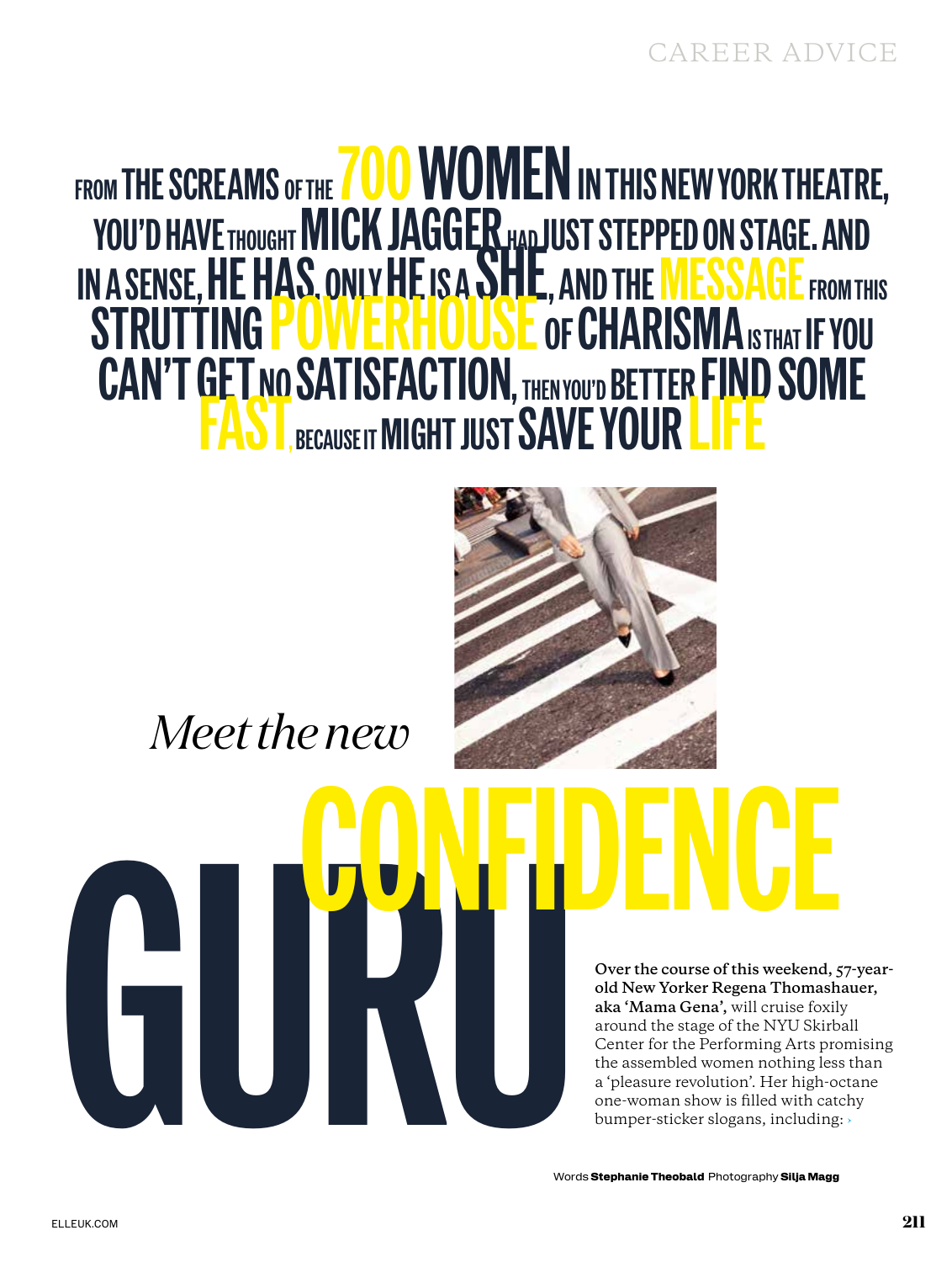is if you're not suffering, you're not going to be successful. That's very male. Mama Gena understands that you'll be more successful if you do something that lights you up.'

It's an idea that's already starting to catch on with high-powered women such as Arianna Huffington, whose bestselling book *Thrive* points out how our relentless pursuit of money and power is leading to a burnout epidemic, not necessarily career advancement. Yale's Zoë Chance agrees, arguing that Facebook COO Sheryl Sandberg's *Lean In* concept isn't viable any more. 'Sandburg's public persona and her gospel is one of success, but not necessarily happiness.'

A few days after the weekend workshop, when we meet up in her exquisite white loft, Thomashauer pours Ladurée-blend tea into a bone-china cup for me and confides: 'My experience from working with thousands of women, over 20 years, is that when a woman does not create pleasure in her life, she dies inside. The consequence is a life of mediocrity and compromise, of being stuck at a low level of irritation with her boss, her husband, her kids.'

### 'RECONNECT WITH YOUR BODY AND TUNE INTO YOUR **EMOTIONAL SIDE.** IF YOU ALLOW YOURSELF TO BE CONTROLLED BY MALE values, you will be unhappy'

Thomashauer describes herself as the 'disillusioned daughter of a psychoanalyst'. Born in Philadelphia in 1956, she learned at an early age that: 'Studying problems allows you to learn why you had them – but it never teaches you to connect with your enthusiasm or a good quality of life. That just leads to more problems.' She studied Theatre Arts at Mount Holyoke, the prestigious

liberal arts college for women in Massachusetts, then, after graduating in 1978, she travelled to More University in California – more of an intellectual hippy commune than a university – which taught courses about relationships. When she left, she decided to dress up the ideas she'd learned, and give them a slicker spin. In 1991, she marred a former salesman, Bruce, and they founded a couples' counselling company called Relationship Technologies. Yet

Thomashauer noticed how underconfident women were compared to men. Her female friends were starting to disappoint her, too. 'My best college friend was an amazing artist, but she couldn't bring herself to charge for her work. Another was an incredible theatre director, but she ended up working for her dad's temp agency, having three kids and never pursuing her talent.'

In 1997, when her only child Maggie was born, she decided to close down Relationship ›



shown its female students often fell behind the men, despite starting off with better grades. 'Ours are some of the brightest, most talented, most driven and successful women in the world,' Chance tells me. 'And yet few of them realise it.'

> ELLEUK.COM<br>
> ELLEUK.COM<br>
> ELLENC.COM<br>
> ELLENC.COM<br>
> ELLENC.COM<br>
> ELLENC.COM<br>
> ELLENC.COM<br>
> ELLENC.COM<br>
> ELLENC.COM<br>
> ELLENC.COM<br>
> ELLENC.COM<br>
> ELLENC.COM<br>
> ELLENC.COM<br>
> ELLENC.COM<br>
> ELLENC.COM<br>
> ELLENC.COM<br>
> ELLENC.COM<br>
> ELLENC.COM<br>
> ELLENC I feel the glow when I go out for lunch. I find myself getting special service from the guys at the pizza place and reflect that if I can get free garlic bread from one morning's work with Mama Gena, what might I achieve if I did a full course? Clare Monteau, 41, a former chemist from North Wales who has already taken the £8,600 Creation Course, says it was money well spent. She tells me, after lunch, that she did a PhD in chemistry because 'I wanted everyone to think I was smart'. But after working for 15 years as an industrial scientist, she felt burnt out. 'The idea in today's workplace

SHARE IT Would you take ELLE career advice from Mama Gena? Tweet us @ELLEUK

Thomashauer's philosophy is undeniably alluring. Her message is basically that you can transform your love, work and social lives by reconnecting with your body and tuning into your emotional side. If you allow yourself to be controlled by male values (setting goals, fighting your way through life) you will be unhappy. She recommends getting up every morning, dancing naked in your bedroom to an angry song, followed by a sexy song, and then, with that whirling dervish energy stirred up, go into the office and sock it to them.

She doesn't believe sex is an antidote to unhappiness. Rather, it's about: 'Bringing back your life force. Twice as many women suffer from depression as men, regardless of race, background and income; and 90% of eating disorders occur in women.'

Over the weekend, we learn some of Mama Gena's tools. These include 'bragging' (forcing ourselves to talk about our plus points), 'spring cleaning' (offloading what's bugging us to make space for good stuff to come in) and voicing our desire lists. These lists vary wildly. An advertising executive, all sleek blonde hair and cinched-in leather jacket, desires 'to find the perfect bikini for when I get married on a private island this summer,' while a 60-year-old cleaner wants to 'spend

more time with my granddaughter' and 'get my own place to live'.

Yet whatever our income bracket or career path, it soon becomes clear that we all have a lot in common: namely our lack of confidence and a difficulty in believing we are worth it. Many stand up and say why they've come here. Some profess to being 'tired of feeling afraid' of moving on and up to better jobs and new relationships. One woman admits: 'I have this sense I have no right to even know what I want. Even though, intellectually, I know I do.' (Cue gasps of recognition from the audience.)

When emotions run too high or get too dark, Mama Gena segues into a 'dance break' where we get up and boogie to anything from Lady Gaga's *Born This Way* to *What A Feeling* from *Flashdance*. Anna Willis, a product designer from London who travelled to New York especially to attend, says: 'Once you get over the cheesy American thing, it's great to turn off your rational brain. You start to feel this amazing glow.'

'You're not a victim, you're a vixen!' and 'Serve yourself first!'

The free weekend workshop is a taster for courses at Mama Gena's School of Womanly Arts. One of the courses on offer costs around £8,600 and includes a trip to Paris to learn what 19th century courtesans can teach 21st century women about the art of pleasure. My New York lawyer friend who told me about Mama Gena (she was perturbed when one of her colleagues did a course recently), thinks there's something 'cult-like' about the whole set-up. I'm not sure I'd go that far, but it certainly is a bit embarrassing. There are pink feather boas draped everywhere and beaming women wearing T-shirts that read, '8,000 nerve endings at your service' (referring to the physiology of the clitoris) tickle us with pink feathers when we arrive, saying: 'Welcome to the party, Sister Goddess!'

Yet Thomashauer is far from being some crackpot motivational speaker. It's not just that she's made millions from this shtick, or that she's friends with Diane von Furstenberg and Naomi Wolf (who she presumably entertains at her spectacular loft on Manhattan's fashionable Lower East Side). The (pink) feather in her cap right now is that the Yale School of Management has just signed her up to come and rally its female students.

Zoë Chance, Assistant Professor of Marketing at Yale, approached Thomashauer this January about a Harvard Business School study that had

#### $@MAMAGENA$